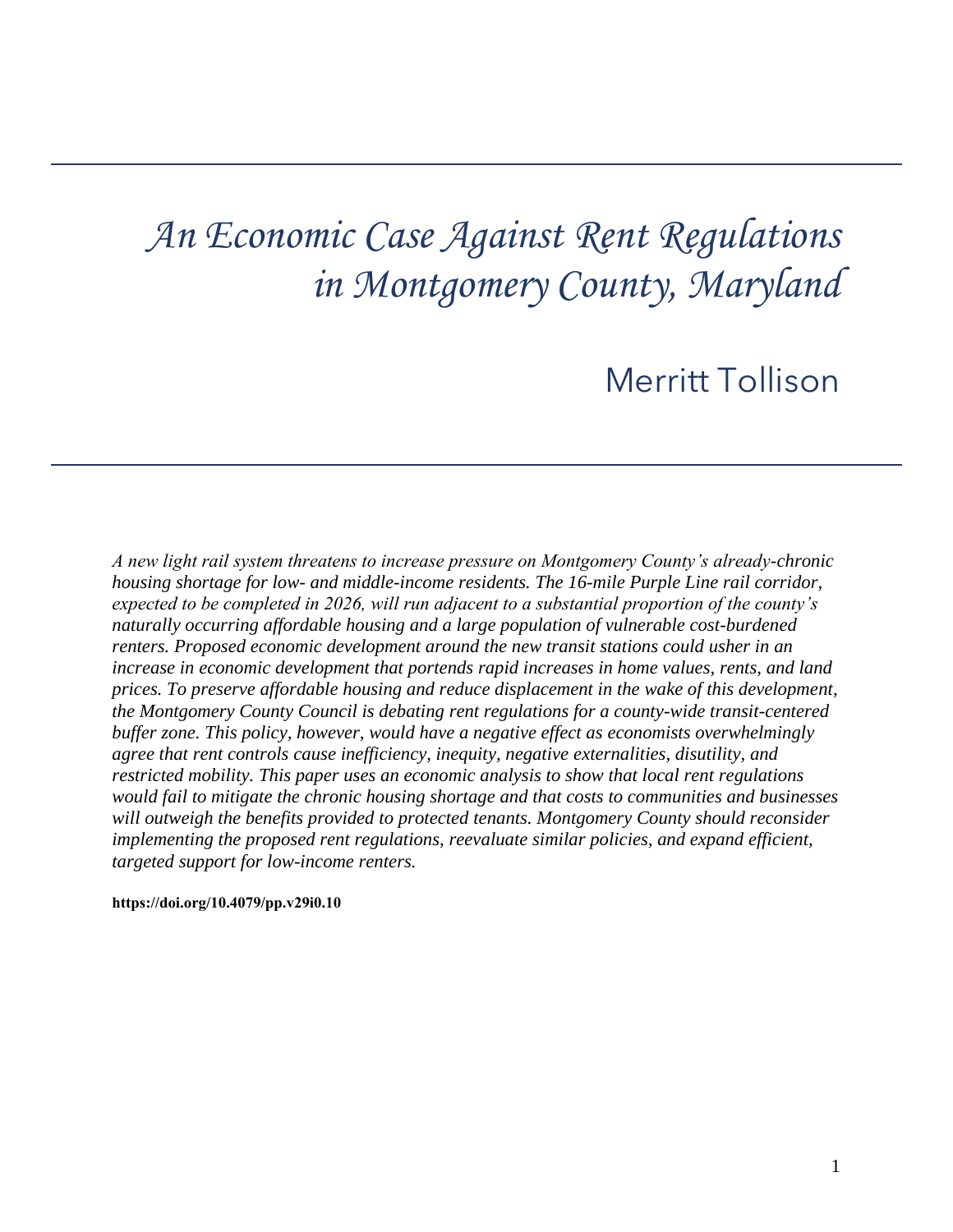in social and urban policy. She graduated from the United States Naval Academy with a degree in Ocean Engineering followed by nine years of military service as a Naval Civil Engineer Corps Officer. After her naval career, Merritt worked as a Professional Engineer in contingency construction for CB&I Federal Services. She later earned a Master's in City and Regional Planning from The University of Memphis with her research focusing on a quantitative and qualitative evaluation of Memphis' National Disaster Resilience grant on an urban neighborhood. Merritt looks forward to applying her experience in urban planning and contingency environments to help **Merritt Tollison** is a second year MPP candidate at the Trachtenberg School with an interest craft and implement effective policy solutions.

## ACKNOWLEDGEMENTS

 thoughtful feedback and careful editing that took her paper to the next level. Finally, she would The author would like to thank Dr. Anil Nathan for his guidance when writing the original paper. She would also like to thank the editing team of Seth, Jack, Alex, and Dr. Dylan Conger for their like to thank her family for their continued support of her academic pursuits.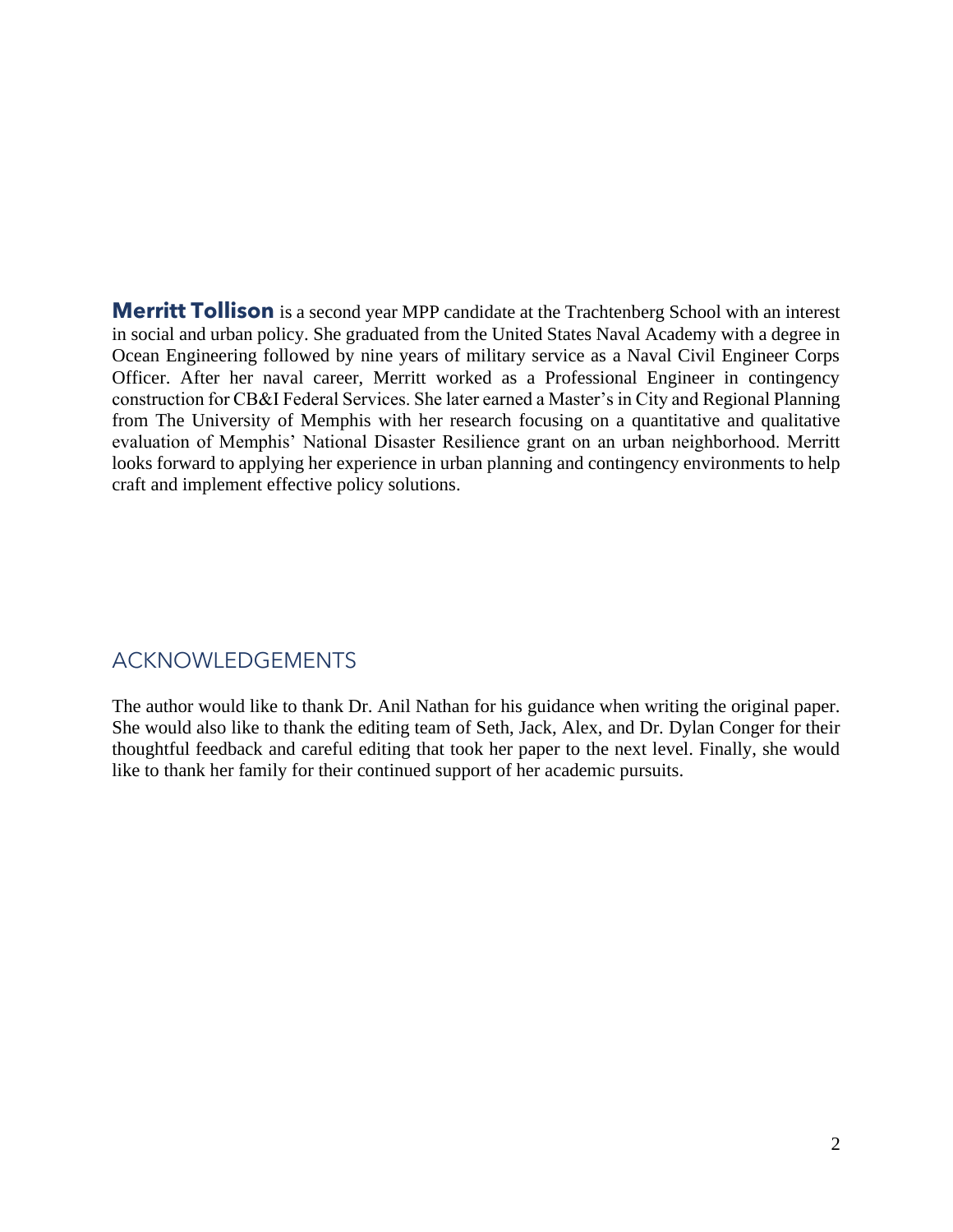#### BACKGROUND

 World War II when rent ceilings and rent freezes sought to remedy housing shortages from large World War II era price controls have been replaced with less restrictive policies regulating rent Rent control policies have been used in expensive metropolitan housing markets since population increases in urban areas related to military production (Fetter 2013). Over time these increases instead of fixing rent amounts (Diamond 2018).

 Maryland are two of the six states/districts nationally that currently maintain state or local rent The voluntary guideline is a county recommended maximum rent increase—1.4 percent for 2021—to be imposed once in a 12-month period (DHCA 2021). Landlords are required by code to provide advance notice of price changes and are encouraged to keep rent increases at the lowest In the Washington metropolitan area, the District of Columbia and the city of Takoma Park, control policies. (City of Takoma Park 2021; Department of Housing and Community Development 2021; National Multifamily Housing Council [NHMC] 2022). Other than Takoma Park, Montgomery County (MC) has not enforced rent control since 1983 and instead uses a voluntary rent guideline system (Department of Housing and Community Affairs [DHCA] 2021). possible level, as the County has the authority to review any rent increase deemed excessive.

 Montgomery County's proposed rent regulations would make these voluntary regulations mandatory for transit zones, assert control over the frequency and amount of rent increases, and to all buildings over five years old that are one mile or less from Metro, Amtrak, and light rail train stations and one-half mile or less from Bus Rapid Transit stations (Montgomery County Council 2020). The purpose of MC's proposed rent regulation is to prevent rents from rising so rapidly that they outprice the average occupant. In the long run, this regulation seeks to prevent displacement areas, the MC proposal is popular among low-income renters, tenant advocates, and progressive set base rental amounts for certain units to prevent rents from rising so rapidly that they outprice the average occupant (Montgomery County Council 2020). In the long run, this regulation seeks to prevent displacement and preserve the supply of affordable housing. This policy would apply and preserve the supply of affordable housing. Similar to rent control policies in other metropolitan politicians.

Recent research on urban rent control indicates substantial benefits to controlled tenants as newly available housing market data supported calculations of the effects of past rent decontrol in Cambridge, Massachusetts and policy expansion in San Francisco, California (Autor et al. 2014; Diamond et al. 2019). In both cases, tenants living in regulated properties benefited from substantially lower rents. In Cambridge, controlled rents were over 40 percent lower relative to tenants living in properties that were never regulated (Autor et al. 2014, 670). In San Francisco, rent protections also provided stability as renters' probabilities of staying at the same address increased by 19 percent over a ten-year period (Diamond et al. 2019, 3367).

 facing rent increases, price ceilings cause potential problems for the economy in the long run. In Though rent control provides social insurance that protects the housing security of tenants the next section, I provide an overview of the four main economic arguments against rent control. I then turn to the assumptions that underlie Montgomery County's proposal. I conclude with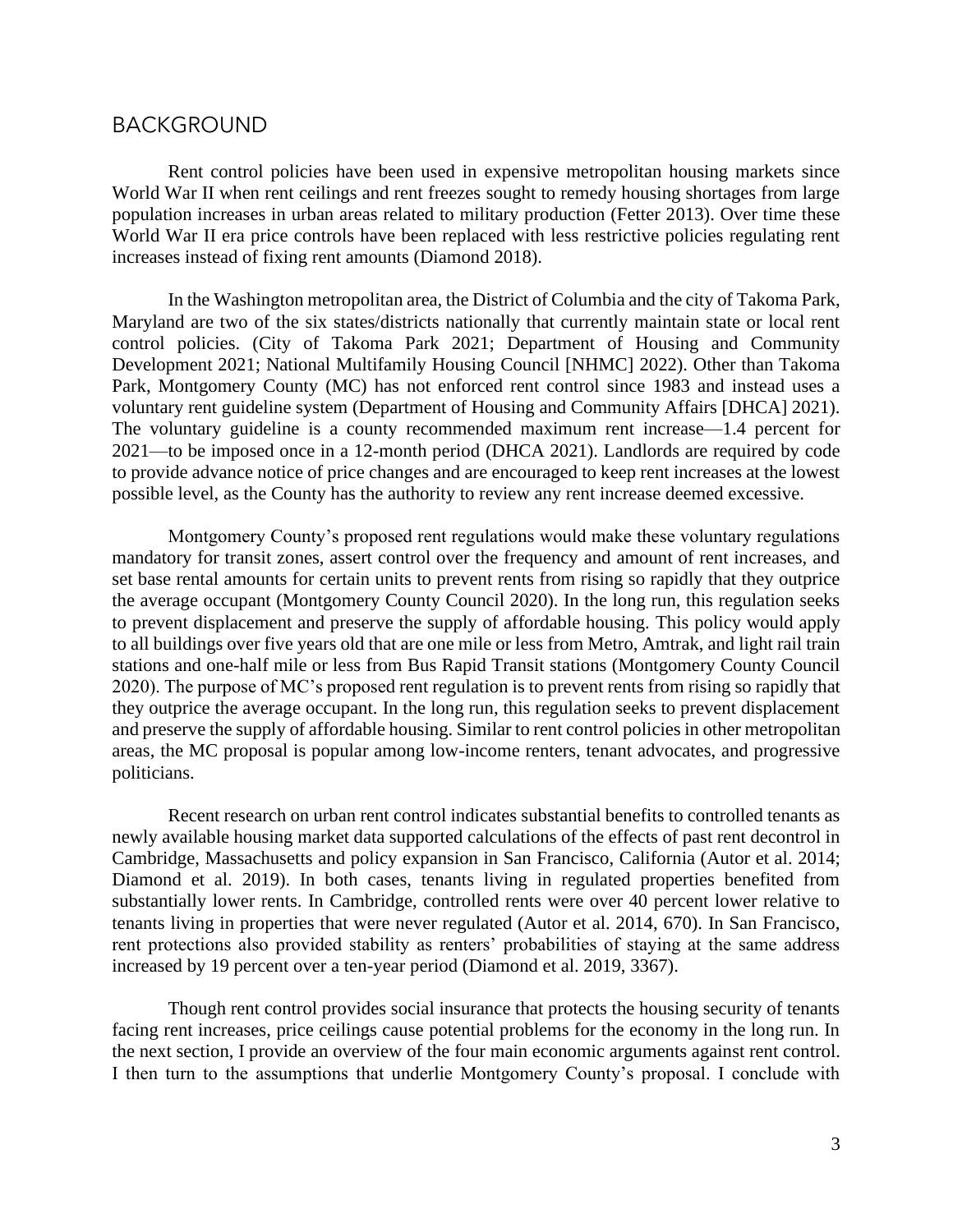alternative policy recommendations to address the preservation of affordable housing and the reduction of housing displacement with anticipated price pressures of local transit expansion.

## ECONOMIC ARGUMENT AGAINST RENT CONTROL

 Rent control is a redistributive policy where a small group of current tenants benefits from surrounding community. The four economic principles of efficiency, externalities, equity, and a tax initially borne by landlords but with additional long-term costs to individual renters and the restricted mobility, describe the overall costs to society due to rent control policies.

#### EFFICIENCY: REDUCED AFFORDABLE HOUSING AND ECONOMIC LOSS

 are set at the equilibrium point of supply and demand with landlords (producers) and renters Rents perform two essential functions in housing markets (NMHC, n.d.). First, they compensate providers and developers of housing units for the cost of providing shelter to tenants (NMHC n.d.). Second, through profits they attract new investments in rental properties and incentivize landlords to maintain existing housing (NMHC, n.d., 1). In unrestricted markets, rents (consumers) exchanging rent and housing in an efficient manner that balances utility and profit.

 When a rent-control ceiling is instituted at a price below the market equilibrium, developers invest less in new housing and spend less on existing housing, resulting in a rental shortage. Indicators of these shortages include declines in rental construction, increases in rental deadweight loss from this market distortion. For example, research studying the effects of ten years of rent control in Cambridge estimated a \$2 billion total cost to local property owners due to the price ceiling (Autor et al. 2014, 668). Of this cost, only \$300 million was transferred from landlords to protected tenants through reduced rents, resulting in a \$1.7 billion deadweight loss borne by conversions, decreases in the quality and quantity of existing rental stock, and scarcities of available and affordable rental housing. The total benefit to society decreases due to the owners of never controlled properties through depressed property values and reduced rents as the neighborhood became less desirable for new construction and investment (Autor et al. 2014, 668).

In unregulated markets, a two-step process involving the renters and housing producers resolves rental shortages. First, increased competition between renters for available units causes short term rents to rise (NMHC, n.d.). In the longer term, high rents encourage developers and landlords to invest in rental housing (NMHC, n.d.). Investments of new construction, rehabilitation, and buildings conversion from business to residential use effectively remedy the initial housing shortage (NMHC, n.d.).

 In controlled markets, rental shortages still increase as the overall decrease in rent prices high demand and small quantities, uncontrolled units experience large price increases. During San high price, uncontrolled rental markets attract developers, further disincentivizing affordable and transactions discourages the entry of landlords and disincentivizes development. With price ceilings, excess rental demand spills over to uncontrolled higher priced rentals or condos. With Francisco's rent control period, citywide market rents increased by 51 percent at least partially due to condo conversions and losses of affordable rental housing (Diamond 2018). Increasing rents in housing construction. Though rent control is typically accompanied by policies to stimulate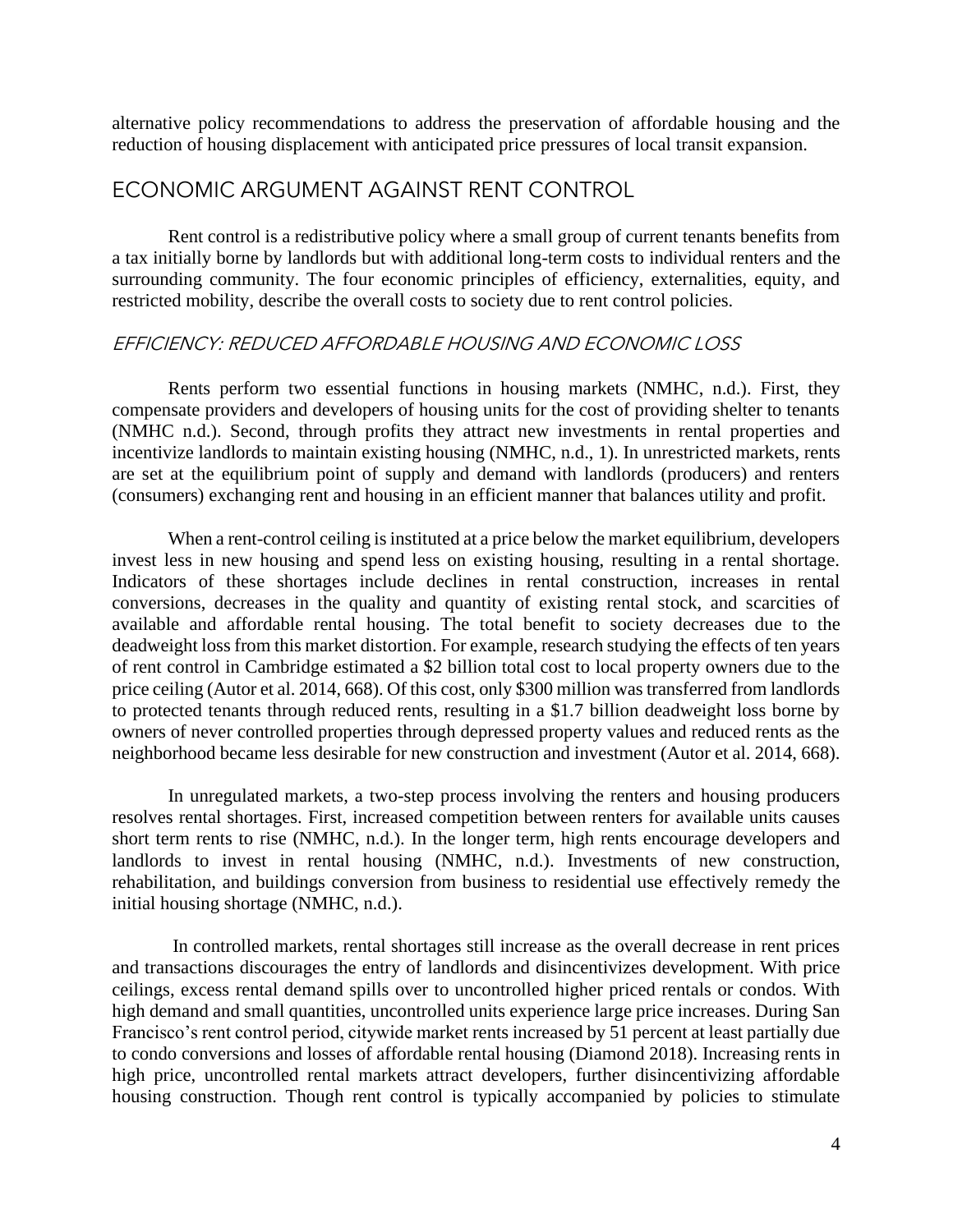housing construction, the offset is likely not enough to remedy the market forces of supply and demand.

#### EXTERNALITIES: GENTRIFICATION AND DISINVESTMENT

 through the externalities of gentrification and disinvestment. Whether neighborhoods fall prey to communities, gentrification occurs as landlords try to recoup their rental losses by converting Rent control also negatively effects the community not engaged in the rental transaction gentrification or disinvestment depends on landlords' responses to the regulation and the characteristics of the surrounding area (Diamond 2018). In high-income, well-resourced buildings to condominiums or redeveloping buildings to exempt them from rent control. In lessresourced communities, landlords respond to the loss of profits with decreased maintenance efforts and disinvestment (Diamond 2018).

 San Francisco experienced citywide gentrification when rental housing supply fell by 15 percent over a ten-year period (Diamond et al. 2019, 3368). The city's housing supply shifted toward new higher-end units and condos, attracting residents with at least 18 percent higher income relative to the controlled tenants in the same zip code (Diamond et al. 2019, 3368). In turn, this increased citywide rents and exacerbated income inequality as higher-income residents moved into the city and lower income tenants who did not benefit from rent control were forced out (Diamond et al. 2019). Though rent controlled tenants were less likely to be displaced, the average tenant lived in a census tract with declining property values, educational attainment, employment support, and income levels (Diamond et al. 2019, 3367).

 Cities with rent control policies typically experience overall disinvestment in the residential healthy vacancy rates and slowly increasing rental rates (Block et al. 1981). Individual landlord disinvestment results from the imposition of fixed rents unaccompanied by controls of building quality tenant services (Block et al. 1981). As a result, protected tenants experience decreased maintenance response and minimal service provision that may reduce their enjoyment to a level rental market. The threat of price controls encourages potential landlords to favor alternative property investments such as condos, offices, hotels, or commercial buildings that respond with operating and maintenance expenses, reducing the landlord's ability and incentive to supply highon par with the lower controlled rent amount (Block et al. 1981).

 lowered the neighborhood's overall amenity value and desirability (Autor et al. 2014). Once rent control was lifted, all market values increased substantially with decontrolled units' property In Cambridge, landlord disinvestment extended to neighboring uncontrolled housing, as it values increasing by 45-50 percent (13-25 percent more than never controlled properties), spurring new construction and increasing rental supply (Autor et al. 2014,703).

#### EQUITY: UNCERTAIN BENEFITS TO LOW-INCOME RENTERS

 Rent control is a redistributive policy where a small group of current tenants benefits from rental rates low for anyone living in units defined by rent regulations (Lawler 2020). A study of a tax initially borne by landlords. Unlike redistributive taxes, rent control acts broadly and keeps New York rent control comparing the distribution of family income with the distribution of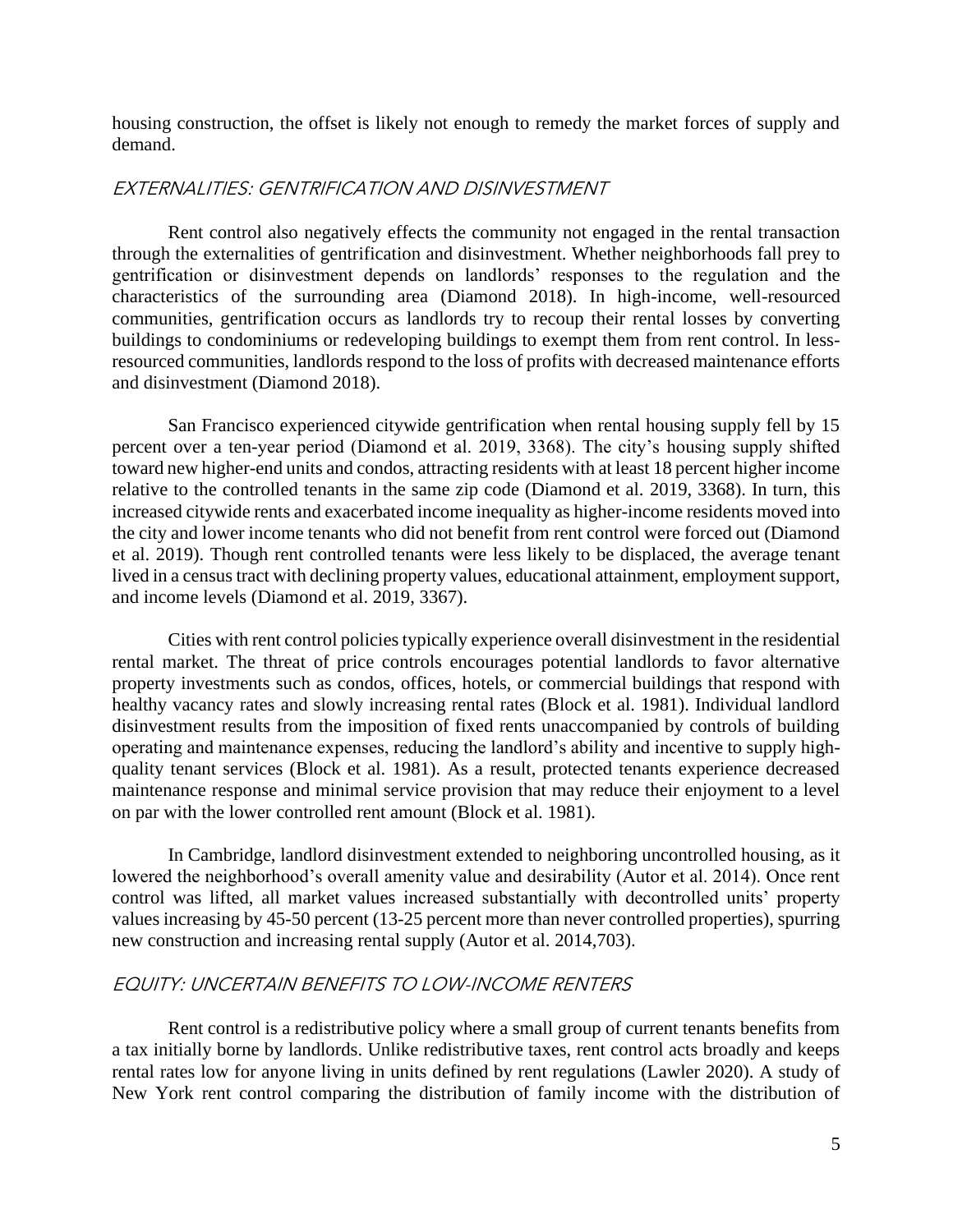benefit-adjusted income revealed that low-income families were just as likely to access benefits as as the value of excess of market rent over controlled rent is different based on the unit (Block et a. higher income renters (Gyourko and Linneman 1989, 65). Additionally, there is an enormous variation in benefits among families of controlled housing with similar incomes and demographics 1981, 115) As a result, rent control policies are unable to target low-income, rent-burdened households and instead provide substantial rental benefits to many higher-income tenants (Gyourko and Linneman 1989, 66).

 counter rent control by allowing buildings to decline and fall into disrepair. The lower-income renters that the policy seeks to help have no choice but to remain in the rent-controlled deteriorating buildings. The housing shortage from rent control magnifies the effects on low-income tenants as non-controlled landlords have more say in who they rent to and can discriminate based on income York City's rent control policies received lower annual monetary benefits of reduced rent than their white counterparts despite their overrepresentation in the rental market (Gyourko and Not only do they have an equal chance at receiving a lower rent subsidy than high income renters, but low-income renters in both controlled and uncontrolled units bear the burden of less direct rent control costs. As seen in Cambridge, landlords in less amenity-rich neighborhoods and credit history (Desmond and Wilmers 2019). Research has also shown that rent control benefits fall unequally on different racial populations. Black and Puerto Rican residents under New Linneman 1989, 63).

 In the long term, homeowners and non-controlled renters bear the majority of the costs of of rent-controlled properties tends to decline and lower overall property-tax revenue (Diamond the city and regional economy which in the case of Cambridge is estimated at \$2.0 billion over 10 rent control. When price controls limit investment return and building quality, the assessed value 2018). The post-decontrol appreciation of controlled and never-controlled properties in Cambridge indicates that the city received 20 percent less in annual property tax revenue during rent control (Autor et al. 2014, 702). This property tax impact affects homeowners and property investors in years (Autor et al., 2014, 702).

 rental areas. These tenants are disproportionately the low-income, single, and young renters that While current renters benefit from controlled rates, new tenants face significant entry costs to the rental market as the number of affordable units dwindle. Rent control policies widen the disparity between rent-controlled housing and luxury housing, pricing new tenants out of quality the policy seeks to support.

#### RESTRICTED MOBILITY

 Rent control also impacts the labor decisions of protected tenants. The San Francisco study employment and other economic opportunities. In some cases, the lack of mobility adds to negative absorb other costs to continue their tenancy such as childcare fees, negative health effects, and the shows that rent control reduces renters' mobility by 19 percent (Diamond et al. 2019, 3367). The desire to stay to reap the benefits of this regulation counteracts the mobility required to access neighborhood externalities with long commutes and high-cost car dependence. Controlled renters opportunity cost of lost income.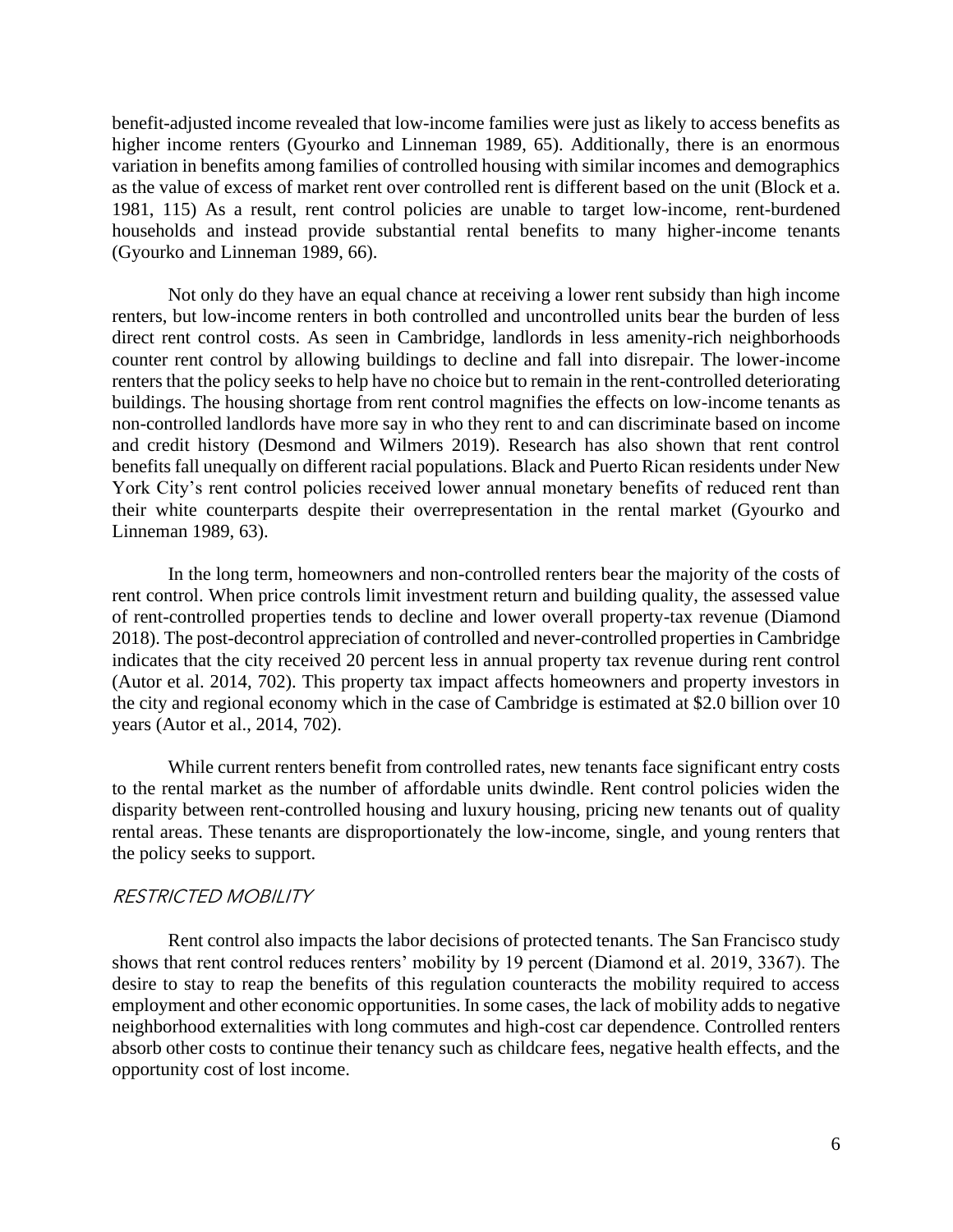In sum, the economic case against rent control shows that any increase in neighborhood stability and price protection for controlled tenants is offset with high costs to businesses, homeowners, property investors, and other renters. Additionally, the potential benefits of neighborhood stability can be offset by gentrification and disinvestment responses by landlords and developers. Rent control also serves to disincentivize housing mobility of controlled renters. As a result, they remain in mismatched units or face decreased economic opportunities to avoid high and increasingly unaffordable market rate rents. Mandating that landlords limit rent increases is not only counterproductive, but it also increases housing shortages and escalates rental rates.

## ANALYSIS OF MONTGOMERY COUNTY'S PROPOSED RENT REGULATION

 Montgomery County's case for rent regulations centers on tenant protection against rent (Montgomery County Council 2020). The County's Housing Preservation study highlights the risk of losing affordable housing units near transit hubs with anticipation of rising rents near the new Purple Line (McMillan and Dunn 2020). The study estimates that in the next ten years, over 4,000 deed-restricted and naturally occurring affordable housing units within a mile of transit stations gouging near major transit centers. Rent gouging is defined as raising rents at a higher percentage than the county's annual Consumer Price Index (CPI), a compilation of inflation and area rents may become unaffordable for low-income renters (McMillan and Dunn 2020).

 This local case needs to be evaluated to determine if the transit-centered rent regulation control, two criteria need to be met. First, evidence needs to show that there is current and/or expected rent gouging near transit stations relative to outlying areas. Second, this policy needs to will protect tenants from rent gouging and gentrification. To justify the regional impacts of rent benefit low-income tenants with stability and monetary benefits that far outweigh the cost to the rest of the region.

#### RENTAL RATES IN MONTGOMERY COUNTY

 Over the past twenty years, the 1.48 percent average annual rent increase in MC has been lower than the overall region and neighboring rent-stabilized Washington D.C. (OLO 2020). In and decreases also do not indicate a need for concern with increases greater than three percent in increases and decreases in MC (ibid.). Additionally, rents within the targeted policy buffer zone, one mile from transit stations, have a .2 smaller annual increase (1.28% versus 1.48%) than county 2020, the average county rent of \$1,677 is eight percent lower than the predicted value calculated to reflect inflation over a twenty-year period (OLO 2020). Quarterly variations in rent increases just 23 percent of quarters over the last 20 years (ibid.). These increases are further offset by declines in 18 percent of the quarters indicating an overall long-term natural progression of rent wide rental housing (OLO 2020).

 The rent regulation proposal assumes that completing the light rail line will cause rental rates near the stations to increase beyond inflation. A summary of housing research suggests that proximity to public transit can lead to rents between zero and 10 percent higher (Wardrip 2011). This impact, however, depends on mediating factors such as housing type, extent and reliability of the transit system, housing market strength, and neighborhood resources and amenities (Wardrip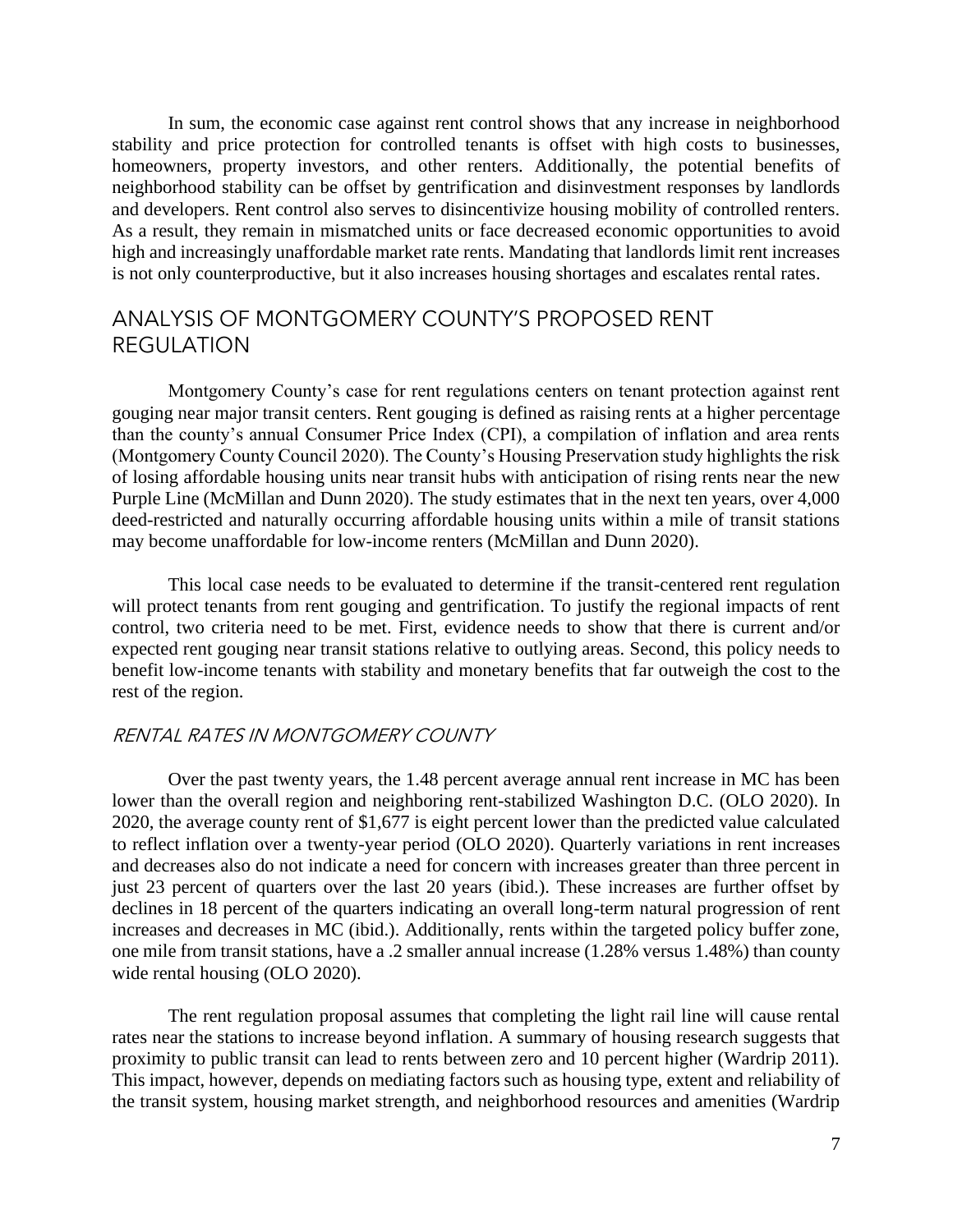2011). Within a single market, transit stations can have widely disparate effects on housing prices in nearby neighborhoods. Transit accessibility has been associated with increased home prices near 2011). This finding is concerning for MC because the affordable areas requiring preservation may higher-income station areas and also a dampening effect in lower-income neighborhoods (Wardrip experience disinvestment magnified by the price dampening effect of transit.

## BENEFITS & COSTS

 Rent regulations benefit a small group of controlled tenants at the expense of landlords, this small group of tenants needs to benefit substantially from the social insurance of rent support. of all income levels. As seen in Figure 1, there is a huge disparity in the buffer zones around Purple Line stations both in income and race. The rent regulations would impact both high-income tenants in the Bethesda and Chevy Chase area (\$2,369 median rent) and lower-income renters in the households, future tenants, and non-controlled tenants. To effectively preserve affordable housing, While Montgomery County's policy targets a narrow geographic area, it applies broadly to renters International Corridor (\$1,349 median rent) (Purple Line Corridor Coalition 2019).

#### **Figure 1**: Purple Line Demographics



*Source*: Purple Line Corridor Coalition (2019)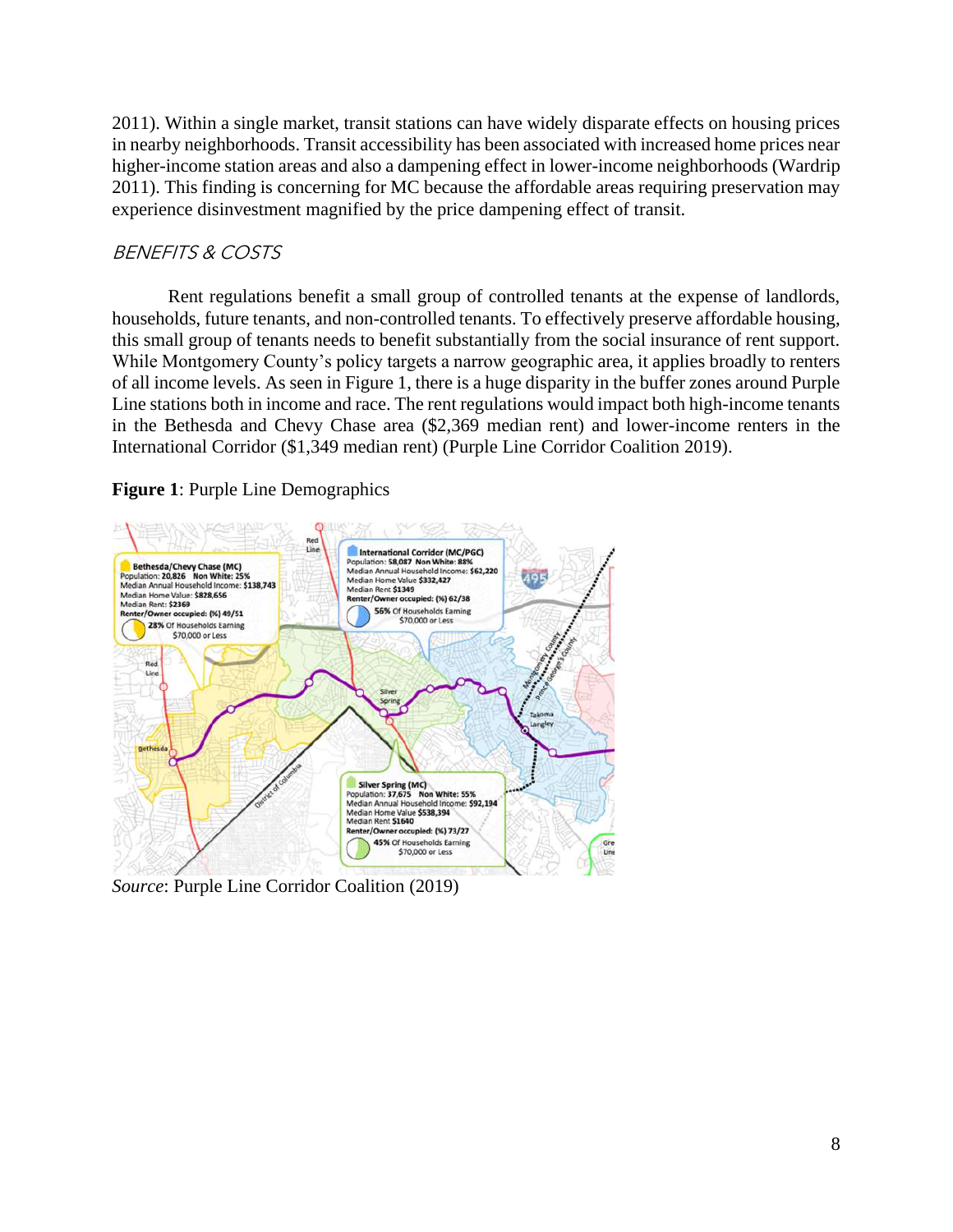

**Figure 2**: Purple Line Demographics (Alterative)

*Source*: Purple Line Corridor Coalition (2019, p.64)

 Renters within one mile of the county's Metro and Amtrak stations have the highest overall income of all tenants in the region (OLO 2020). Therefore, to provide for more equitable outcomes, the rent regulation would need to center on Bus Rapid Transit and Purple Line stations and exclude housing near Metro and Amtrak stations. However, this regulation's lack of income targeting would still have the unintended consequence of supporting well-resourced populations.

 The costs of this rent control policy to businesses and households throughout the county clearly states that this rent regulation would have an overall negative economic impact on the region (OLO 2020). The economic impact model shows that a one-year rent stabilization of one percent relative to market rates for the designated area would affect a \$9.3 million tax on the real estate owners due to decreased asset values and property tax revenue (ibid.). This model predicts that county households will absorb the employment and earning losses from the real estate industry and uncontrolled tenants will face increased rents and rental housing shortages (ibid.). The economic impact statement indicates that a one percent relative difference in controlled and offsets any benefits to rent-controlled tenants. The economic impact statement for this proposal uncontrolled rental rates would result in an overall annual economic cost to county households of \$6 million, not including indirect impacts or spillover effects (OLO 2020).

## AFFORDABLE HOUSING ALTERNATIVES

 Rent controls will impose high costs on Montgomery County households and will not effectively increase the supply of affordable housing. The County should more strongly consider and reinvest in alternative policies to ameliorate the looming housing shortage.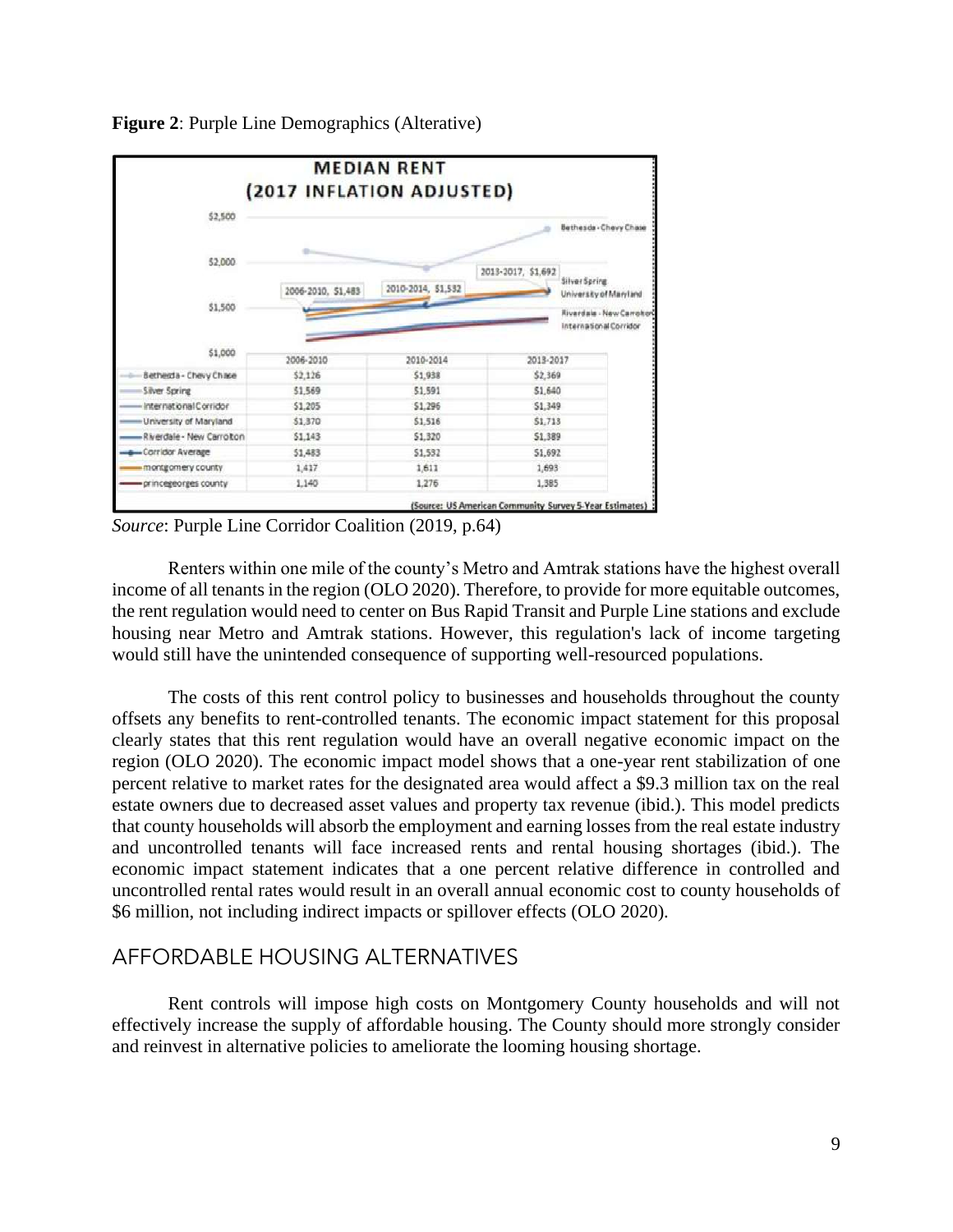programs provide a high level of support for tenants and promote affordability through rental Currently, MC is supporting several affordable housing programs and studies to propel affordable housing preservation and creation (McMillan and Dunn 2020). Affordable housing assistance, moderately priced dwelling units, right of first refusal, condo conversion controls, and renter tax credits (McMillian and Dunn 2020).

 residents (Montgomery County Council 2004). Over the 99-year control period of MPDU rental units, the county sets the initial rates and regulates the annual rent increases to keep the unit affordable to households earning 65 percent of Area Median Income (70 percent for high rise apartments) (Montgomery County Council 2004). The county currently has over 2,000 MPDU controlled rental units, of which 900 are located along the Purple Line corridor (DHCA 2021). Though the MPDU program is similar to the proposed rent control regulations as it taxes One such program already in existence is the Moderately Priced Dwelling Unit (MPDU) Program, through which Montgomery County has coordinated with private developers to produce affordable housing over the past thirty years (Montgomery County Council 2004). This program requires developers to set aside up to 15 percent of new housing for low to moderate income developers for the sole benefit of controlled tenants, it is smaller scale and income targeted.

 additional housing is built for low to moderate income households. To increase supply, targeted of rent control could also serve as a guarantee to developers tasked with meeting housing supply It is essential that naturally occurring affordable housing in the county is preserved and programs could provide tax credits or subsidies for the construction or rehabilitation of affordable housing. Removal of inappropriate regulatory barriers to rental housing construction and the threat goals.

 as government subsidies or tax credits could remove landlords' incentive to decrease housing supply but still provide insurance for low-income families against large rent increases (Diamond housing subsidies and credits are directly applied to an individual's housing costs resulting in grants for rent burdened tenants. The use of subsidies or other grants is determined based on the policy's goal; if the aim is to induce families to occupy better housing, housing allowances are the Direct financial assistance to rent burdened tenants is also important in reducing displacement and supporting affordable housing supply. Less distortionary housing policies such 2018). While rent control results in tenants spending income on consumption other than housing, improved conditions while not limiting mobility. Housing subsidies can target improved conditions for low-income renters by basing the allowance on a percentage of the recipient's rent, if housing meets certain standards. Benefits can also be allocated as tax credits or unrestricted cash most efficient and equitable means of subsidizing housing.

 choice voucher program does not decrease the entry of developers and landlords, it supports renters Montgomery County currently uses property taxes to support a redistributive housing choice voucher program that provides over seven thousand rent subsidies to working poor households in privately-owned properties. This program can target renters based on income, percentages of housing to subsidize, and select high priority geographic areas. As this housing while allowing market rates to remain affordable and affordable housing development to grow. Montgomery County should explore an expansion of its housing choice voucher program to low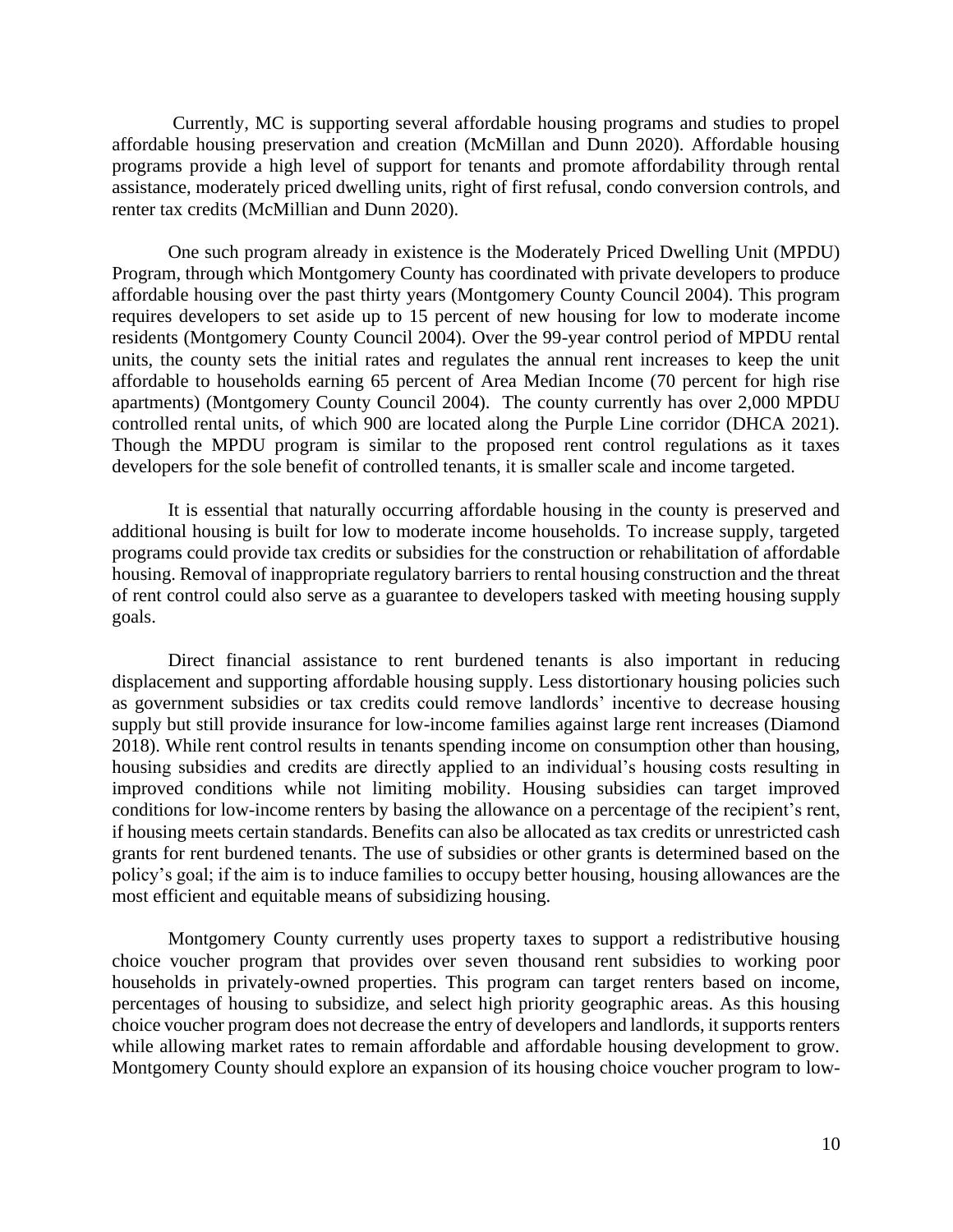income tenants affected by Purple Line construction as a more effective and equitable alternative than the proposed rent regulations.

## **CONCLUSION**

Montgomery County's proposed rent regulations seek to preserve affordable housing for low-income renters who might experience rent gouging and gentrification due to light rail transit expansion. Economic research indicates that this type of rent regulation benefits current rentcontrolled tenants at the expense of the real estate industry, county households, non-controlled tenants, and future tenants. This regulation is inefficient, inequitable, and has extensive negative externalities and spillover effects resulting in higher unregulated rents and less rental construction. Local evidence does not justify these negative effects and instead shows that the geographically limited, broadly applied proposed policy would increase income inequality by supporting high income households. Less distortionary and more targeted affordable housing policies need to be evaluated as effective alternatives to rent regulations. For example, the expansion of a housing choice voucher system to rent-burdened tenants in the transit areas could serve as social insurance without reducing profit and disincentivizing supply. In addition, MPDU's and other local affordable housing policies with a rent control basis should be analyzed for their short- and long-term economic impacts on the region and the housing supply. These policies may need to be amended in addition to the imposition of supply side incentives such as tax breaks and developer subsidies so that the County's housing shortages can be effectively remedied by the local housing market.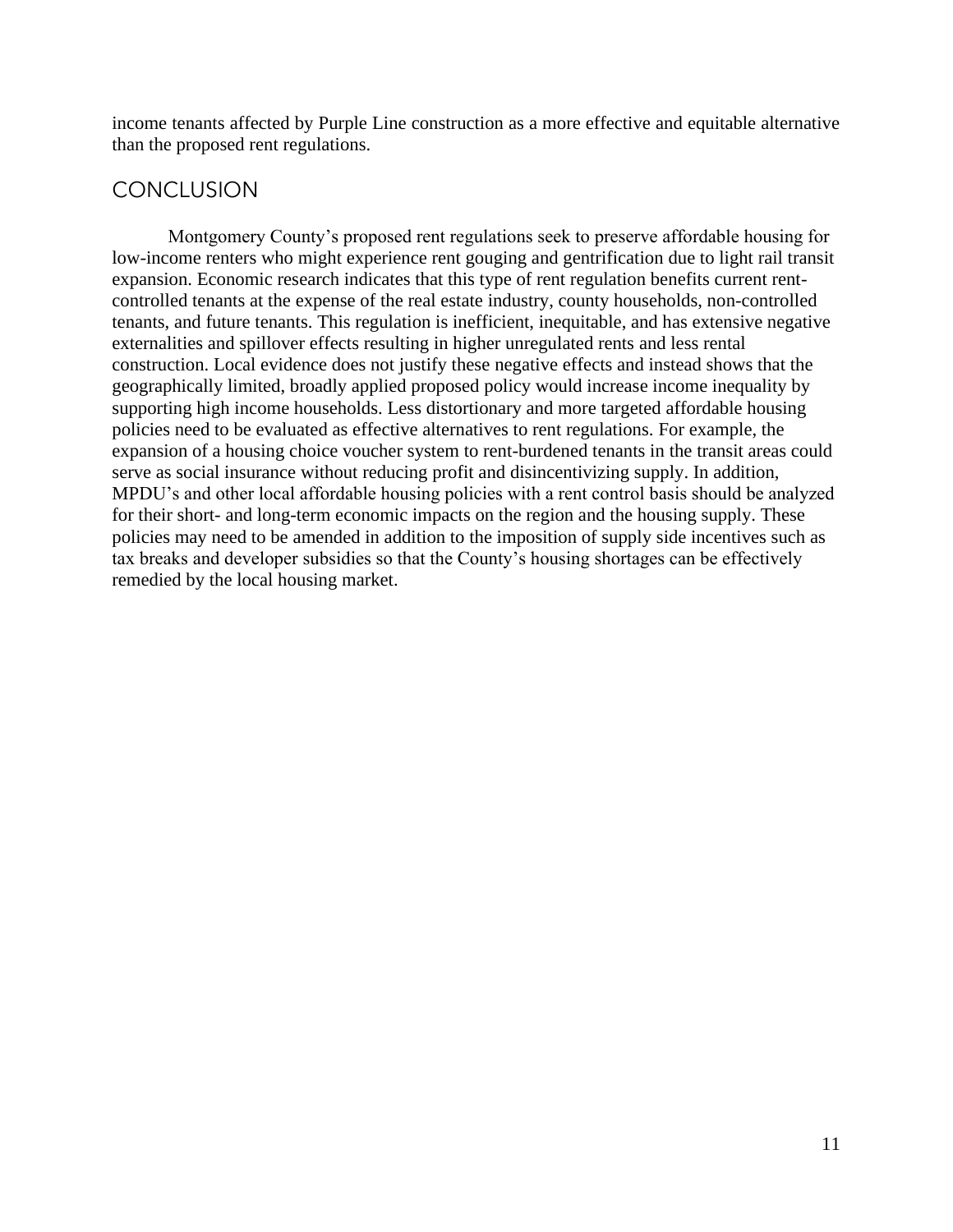#### REFERENCES

- Autor, David H., Christopher J. Palmer, and Parag A. Pathak. 2014. "Housing market spillovers: Evidence from the end of rent control in Cambridge, Massachusetts." *Journal of Political Economy* 122. no. 3: 661-717.
- City of Takoma Park. 2021. "Rent Stabilization." Accessed March 17, 2021. [https://takomaparkmd.gov/government/housing-and-community-development/rental](https://takomaparkmd.gov/government/housing-and-community-development/rental-housing-programs/rent-stabilization/)[housing-programs/rent-stabilization/.](https://takomaparkmd.gov/government/housing-and-community-development/rental-housing-programs/rent-stabilization/)
- Department of Housing and Community Affairs. 2021. "Landlord-Tenant Affairs: Voluntary Rent Guideline." Accessed March 17, 2021. [https://montgomerycountymd.gov/DHCA/housing/landlordtenant/voluntary\\_rent\\_guideli](https://montgomerycountymd.gov/DHCA/housing/landlordtenant/voluntary_rent_guideline.html)  [ne.html.](https://montgomerycountymd.gov/DHCA/housing/landlordtenant/voluntary_rent_guideline.html)
- Department of Housing and Community Affairs. 2021. "Moderately Priced Dwelling Unit (MPDU) Program." Accessed March 17, 2021. [https://www.montgomerycountymd.gov/DHCA/housing/singlefamily/mpdu/index.html.](https://www.montgomerycountymd.gov/DHCA/housing/singlefamily/mpdu/index.html)
- Department of Housing and Community Development. 2021. "Rent Control." Accessed March 17, 2021. [https://dhcd.dc.gov/service/rent-control.](https://dhcd.dc.gov/service/rent-control)
- Desmond, Matthew, and Nathan Wilmers. 2019. "Do the poor pay more for housing? Exploitation, profit, and risk in rental markets." *American Journal of Sociology* 124, no. 4: 1090-1124.
- Diamond, Rebecca. 2018. "What Does Economic Evidence Tell Us about the Effects of Rent Control?" *Brookings*. October 18, 2018. [https://www.brookings.edu/research/what-does](https://www.brookings.edu/research/what-does-economic-evidence-tell-us-about-the-effects-of-rent-control/)[economic-evidence-tell-us-about-the-effects-of-rent-control/.](https://www.brookings.edu/research/what-does-economic-evidence-tell-us-about-the-effects-of-rent-control/)
- Diamond, Rebecca, Tim McQuade, and Franklin Qian. 2019. "The effects of rent control expansion on tenants, landlords, and inequality: Evidence from San Francisco." *American Economic Review* 109, no. 9: 3365-94.
- Fetter, Daniel K. 2016. "The Home Front: Rent control and the rapid wartime increase in home ownership." *The Journal of Economic History* 76, no. 4: 1001-1043.
- Friedman, M., F. A. Von Hayek, B. Kalymon, W. Block, and E. O. Olsen. 1981. "Rent Control, myths & realities: International evidence of the effects of rent control in six Countries." *Vancouver, BC, Canada: Fraser Institute. JEPE* 3, no. 4.
- Gyourko, Joseph, and Peter Linneman. 1989. "Equity and efficiency aspects of rent control: An empirical study of New York City." *Journal of Urban Economics* 26, no. 1: 54-74.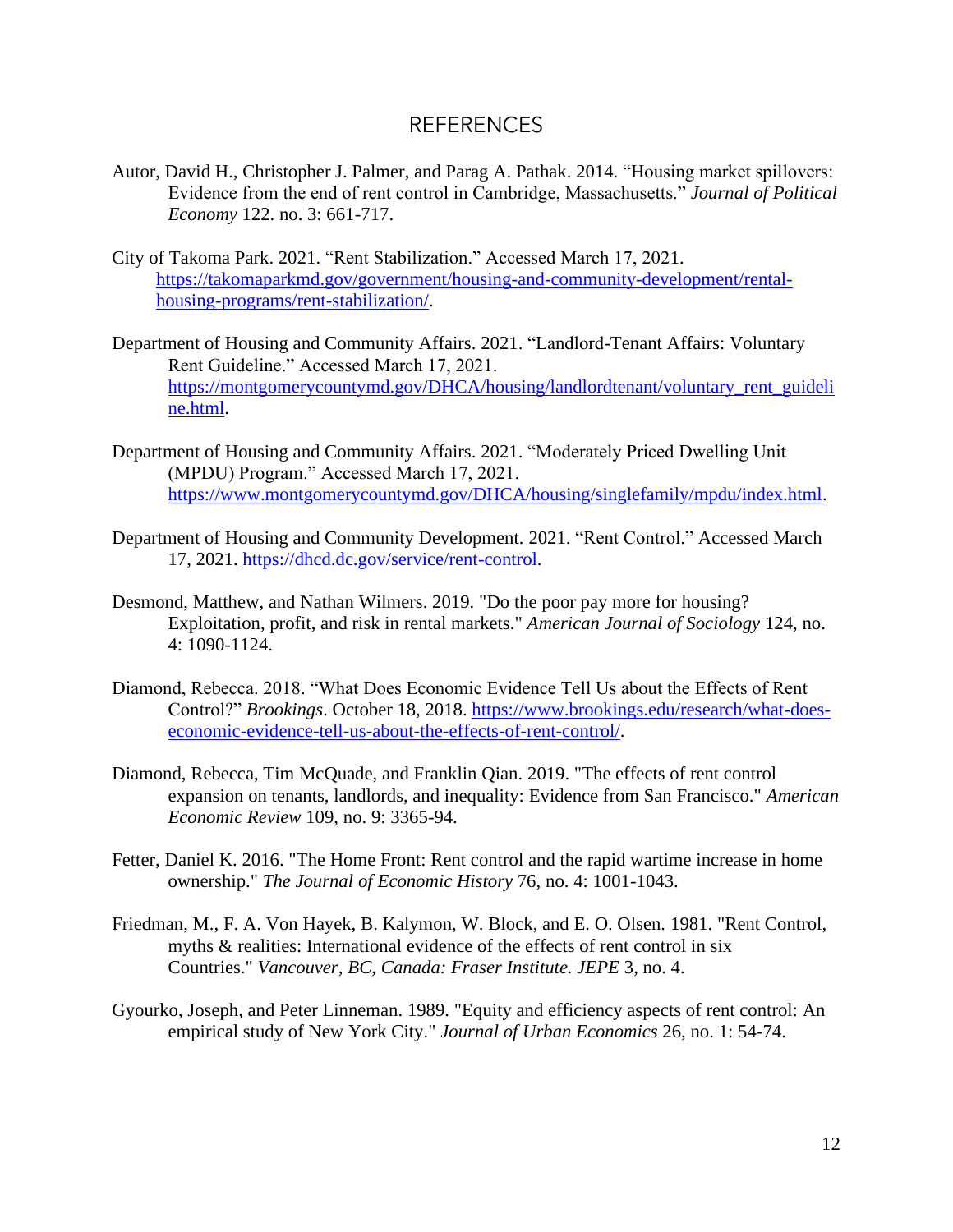- Kholodilin, Konstantin A., and Sebastian Kohl. 2020. "Does Social Policy through Rent Controls Inhibit New Construction? Some Answers from Long-Run Historical Evidence." *DIW Berlin German Institute for Economic Research* Discussion Paper No. 1839. [http://.doi.org/10.2139/ssrn.3518332.](http://.doi.org/10.2139/ssrn.3518332)
- Lawler, Timothy. 2020. "Economic Analysis of Rent Control." Portland State University. [https://www.pdx.edu/realestate/sites/g/files/znldhr3251/files/2020-](https://www.pdx.edu/realestate/sites/g/files/znldhr3251/files/2020-10/02_economic_analysis_of_rent_control_SU20.pdf) [10/02\\_economic\\_analysis\\_of\\_rent\\_control\\_SU20.pdf.](https://www.pdx.edu/realestate/sites/g/files/znldhr3251/files/2020-10/02_economic_analysis_of_rent_control_SU20.pdf)
- McMillan, Linda, and Pamela Dunn. 2020. "Montgomery County Preservation Study." November 25, 2020. Montgomery County Planning, Housing, and Economic Development Committee. [https://www.montgomerycountymd.gov/council/Resources/Files/agenda/cm/2020/20201](https://www.montgomerycountymd.gov/council/Resources/Files/agenda/cm/2020/20201130/20201130_PHED3.pdf)  [130/20201130\\_PHED3.pdf.](https://www.montgomerycountymd.gov/council/Resources/Files/agenda/cm/2020/20201130/20201130_PHED3.pdf)
- Montgomery County Council. 2004. "Strengthening the Moderately Priced Dwelling Unit Program: A 30 Year Review." [https://www.montgomerycountymd.gov/DHCA/Resources/Files/housing/singlefamily/m](https://www.montgomerycountymd.gov/DHCA/Resources/Files/housing/singlefamily/mpdu/report_mpdu30yearreview.pdf)  [pdu/report\\_mpdu30yearreview.pdf.](https://www.montgomerycountymd.gov/DHCA/Resources/Files/housing/singlefamily/mpdu/report_mpdu30yearreview.pdf)
- Montgomery County Council. 2020. "PHED Committee Review." December 8, 2020. https://apps.montgomerycountymd.gov/ccllims/DownloadFilePage?FileName=2690\_1\_1\_1 [2109\\_Bill\\_52-2020\\_Introduction\\_20201208.pdf.](https://apps.montgomerycountymd.gov/ccllims/DownloadFilePage?FileName=2690_1_12109_Bill_52-2020_Introduction_20201208.pdf)
- Montgomery County Office of Legislative Oversight. 2020a. "Economic Impact Statement: Bill 52-20 Landlord-Tenant Relations – Protection against Rent Gouging near Transit." [https://www.scribd.com/document/489394022/Economic-Impact-Statement-Bill-52-20-](https://www.scribd.com/document/489394022/Economic-Impact-Statement-Bill-52-20-Rent-Control#from_embed) [Rent-Control#from\\_embed.](https://www.scribd.com/document/489394022/Economic-Impact-Statement-Bill-52-20-Rent-Control#from_embed)
- Montgomery County Office of Legislative Oversight. 2020b. "Racial Equity and Social Justice (RESJ) Impact Statement: Bill 52-20 Landlord-Tenant Relations – Protection against Rent Gouging near Transit." [https://www.montgomerycountymd.gov/OLO/Resources/Files/resjis/2021/RESJIS-](https://www.montgomerycountymd.gov/OLO/Resources/Files/resjis/2021/RESJIS-Bill52-20.pdf)[Bill52-20.pdf.](https://www.montgomerycountymd.gov/OLO/Resources/Files/resjis/2021/RESJIS-Bill52-20.pdf)
- National Multifamily Housing Council. 2022. "Rent Control Laws by State." Updated February 28, 2022. [https://www.nmhc.org/research-insight/analysis-and-guidance/rent-control](https://www.nmhc.org/research-insight/analysis-and-guidance/rent-control-laws-by-state/)[laws-by-state/.](https://www.nmhc.org/research-insight/analysis-and-guidance/rent-control-laws-by-state/)
- National Multifamily Housing Council. n.d. "The High Cost of Rent Control." Accessed April 1, 2021. [https://www.nmhc.org/news/articles/the-high-cost-of-rent-control/.](https://www.nmhc.org/news/articles/the-high-cost-of-rent-control/)
- Purple Line Corridor Coalition. 2019. "Housing Action Plan 2019-2022." [https://purplelinecorridor.org/wp-content/uploads/2019/12/HAP-Full-Report-06-Dec-](https://purplelinecorridor.org/wp-content/uploads/2019/12/HAP-Full-Report-06-Dec-2019.pdf)[2019.pdf.](https://purplelinecorridor.org/wp-content/uploads/2019/12/HAP-Full-Report-06-Dec-2019.pdf)